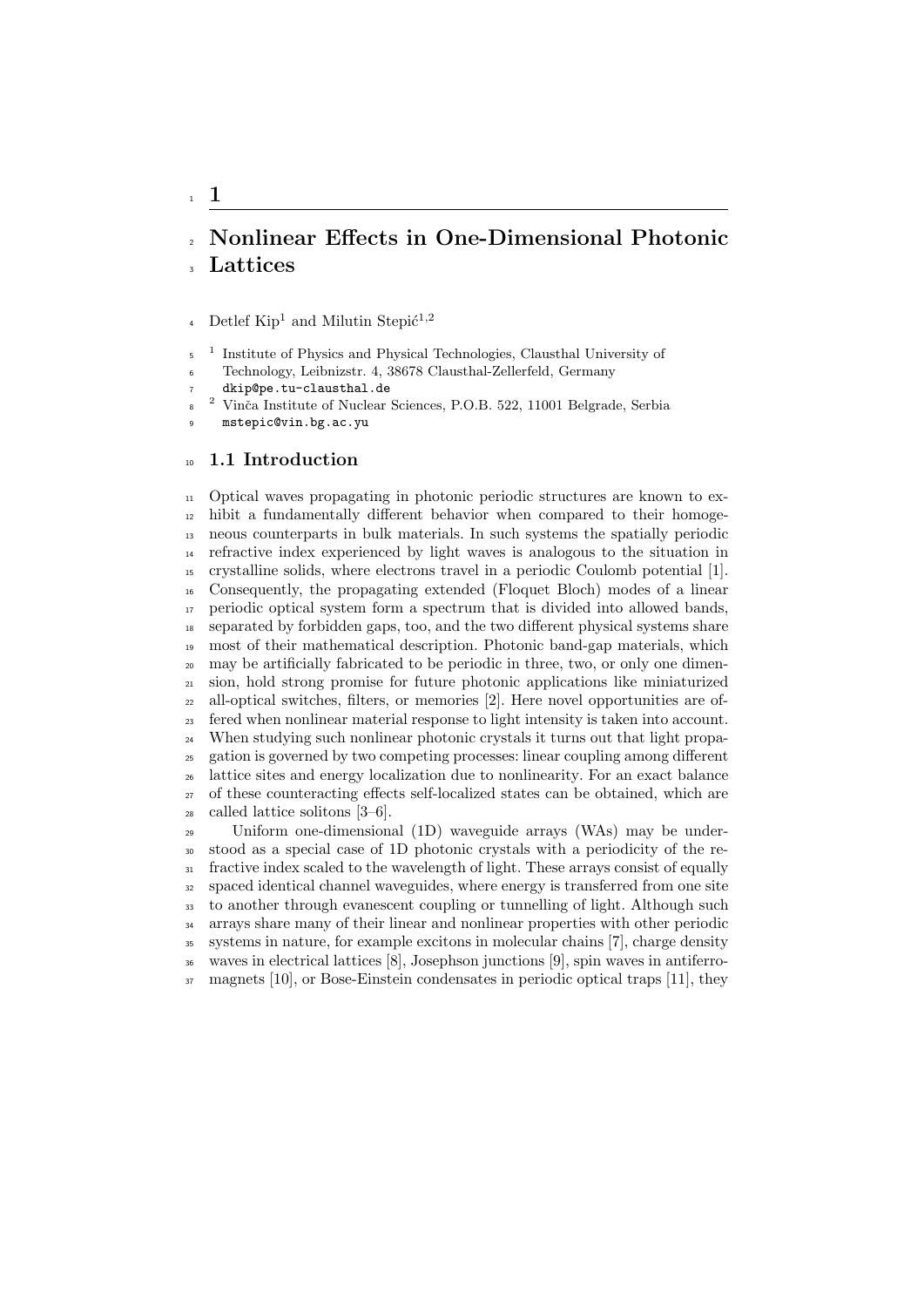#### 4 Detlef Kip and Milutin Stepi´c

 have some advantages making them attractive candidates for studying gen- eral nonlinear lattice problems: Due to the larger wavelength of light when compared to, e.g., electrons, wave amplitudes can be directly imaged, thus allowing for a full experimental control of input and output signals. The rel- atively easy sample fabrication and compact experimental setups, together with suitable working environments at room temperature without the need for vacuum chambers, have put the optics domain at the forefront of research on nonlinear periodic systems.

In this chapter we will provide a brief overview on light propagation and soliton dynamics in 1D nonlinear WAs, and will discuss some recent exper- imental results on the example of arrays in photorefractive lithium niobate (LiNbO<sub>3</sub>). In the following section, we discuss some basic linear properties of WAs like discrete diffraction, normal and anomalous diffraction, and meth- ods to engineer tailored photonic band structures using different experimental techniques and material systems. The third part is devoted to nonlinear light propagation in 1D WAs. After discussing the instability regimes of extended Floquet-Bloch (FB) modes in 1D lattices, which coincide with the occurrence of discrete modulation instability, we give an overview of different types of localized nonlinear excitations, for example multi-hump, dark, or vector lat- tice solitons, that have been investigated in WAs. Finally, the last section is devoted to the interaction of light with lattice defects and other light beams, which may form the basic elements for novel applications in photonics.

# 1.2 Linear properties and Waveguide Array Formation

#### 1.2.1 Band-gap Structure and Floquet-Bloch Modes of One-Dimensional Lattices

 In absence of nonlinear effects optical beams will spread in space because of diffraction while pulses will experience temporal broadening due to dispersion. Although diffraction is an omnipresent geometrical effect and dispersion is ma- terial dependent and absent in vacuum, both effects occur because of different rates of phase accumulation for different spatial or temporal frequencies. In physics, the dispersion relation is the relation between the system's energy (or propagation constant) and its corresponding momentum (Bloch momentum). The dispersion relation of linear waves in bulk or continuous media has a parabolic form [12]. Consequently, in a 1D planar waveguide layer unlimited transverse propagation of modes results in a continuous dispersion spectrum with the same parabolic shape. A vivid example for a planar waveguide fabri- $37 \text{ cated in LiNbO}_3$  is given in Fig. 1.1a. By a modified prism coupler setup [13] 38 the effective indices  $n_{\text{eff}} = \beta \lambda / 2\pi$  have been measured (normalized to the 39 substrate index  $n_{\text{sub}}$ ) as a function of Bloch momentum, where  $\beta$  is the cor-40 responding (longitudinal) propagation constant and  $\lambda$  is the light wavelength. Having in mind analogies drawn between dispersion and diffraction [12, 14],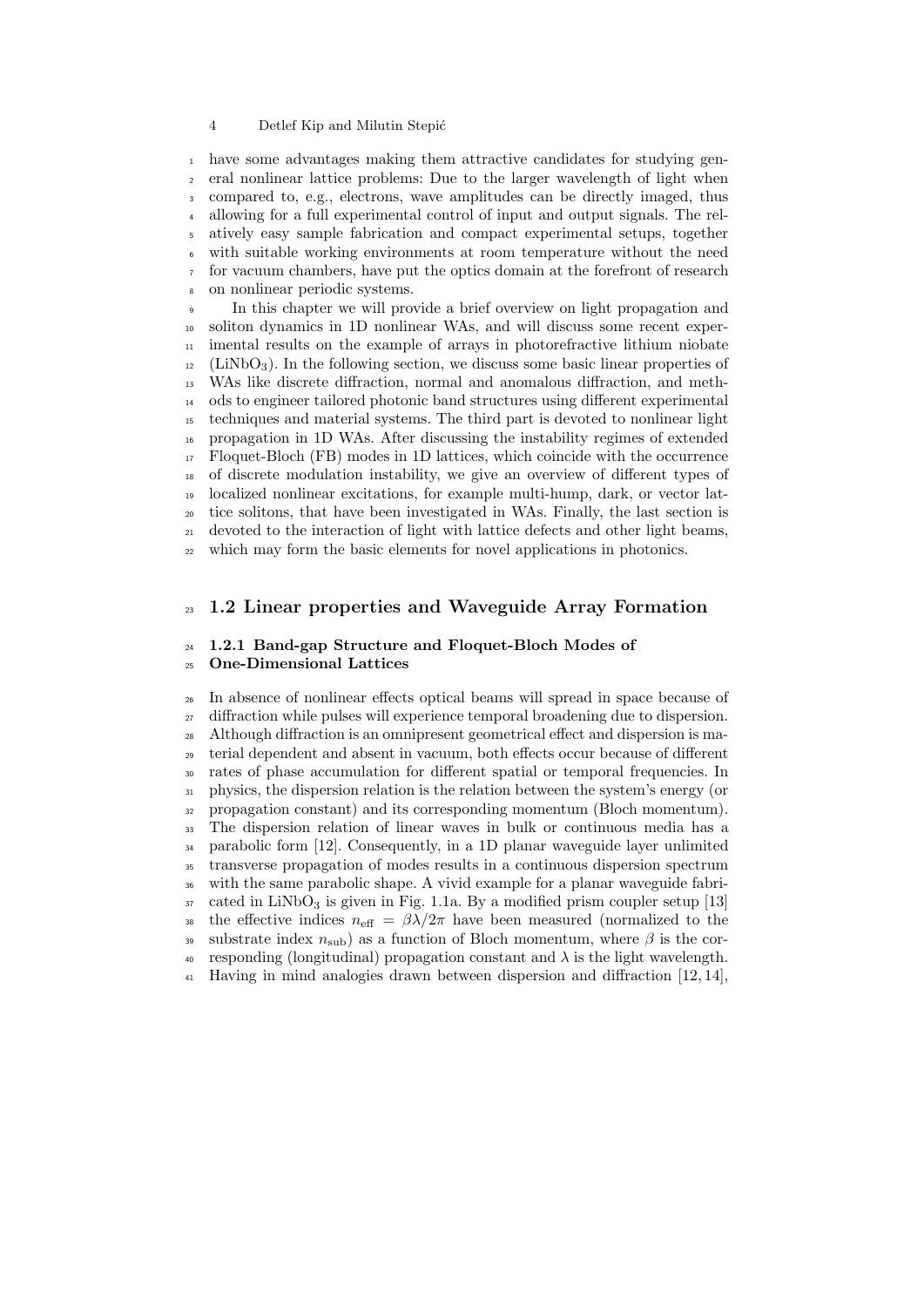diffraction is determined by the curvature at the corresponding point of the dispersion curve while the direction of propagation of light is normal to this curve. As can be seen, in this example the diffraction coefficient is negative (normal diffraction) for all propagating waves.



Fig. 1.1. Experimentally measured band structures of (a) a planar waveguide and (b) a 1D WA (grating period  $\Lambda = 8 \,\mu\text{m}$ ). Symbols are measured propagation constants. The dashed line in (a) is just a guide for the eye, whereas in (b) solid lines show the corresponding calculated band structure.

 In media with a periodic index modulation a band structure arises with allowed bands separated by gaps where light propagation is forbidden [12,15]. The form of the band-gap structure depends on system parameters such as, for example, the distance between adjacent channels of the nonlinear WA and the strength of the refractive index modulation, which can be fully controlled in the fabrication process. To take up the previous example, an additional 1D periodic index modulation can be formed in the planar waveguide of Fig. 1.1a by two-beam holographic recording of an elementary grating [16]: Each refrac- tive index maximum of the modulated pattern forms a single-mode channel waveguide which is evanescently coupled to its first neighbors. An example  $_{15}$  of the obtained band structure which shows the first two bands of a LiNbO<sub>3</sub> WA is given in Fig. 1.1b. While diffraction in bulk media is always normal, in periodic media diffraction can reverse its sign leading to regions of anomalous 18 diffraction, for example, within the first band for  $\pi/2 < k_z \Lambda < \pi$  and around <sup>19</sup> the center of the first Brillouin zone (BZ) in the second band. Here,  $k_z$  stands <sup>20</sup> for the transverse component of the wave number, and  $\Lambda$  denotes the grating period. Furthermore, diffraction may even vanish at certain points in the dis-22 persion diagram (e.g., for  $k_z \Lambda \approx \pi/2$  in the first band), allowing for almost diffraction-free propagation of light.

 Another example of a measured band structure with four guided bands of a 1D WA with stronger modulation is given in Fig. 1.2a. Experimental values of propagation constants are denoted by squares, whereas solid lines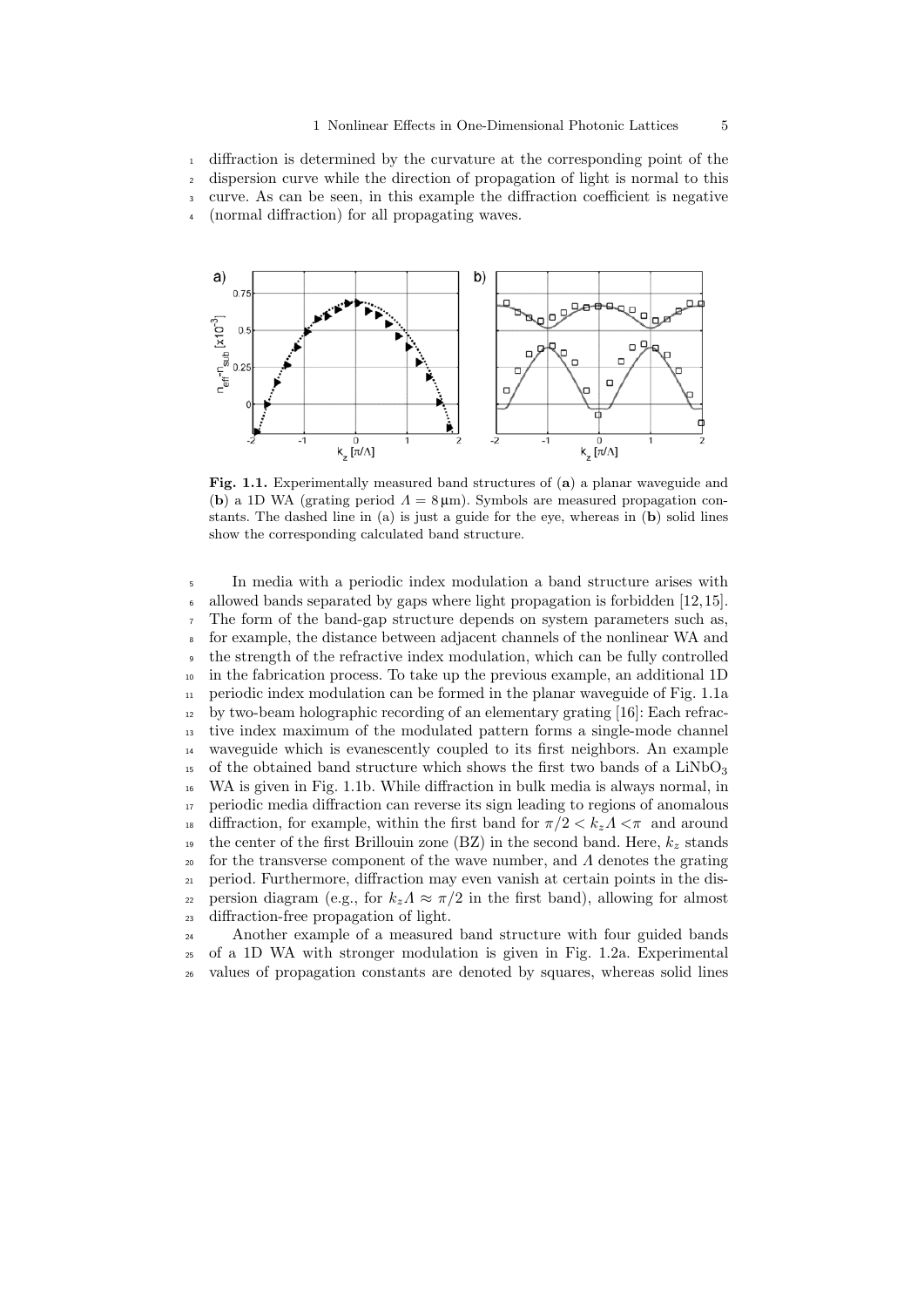#### 6 Detlef Kip and Milutin Stepi´c

1 correspond to numerically calculated bands. If the condition  $n_{\text{eff}} - n_{\text{sub}} > 0$  is fulfilled modes are guided, otherwise they are radiative. The implementation fulfilled modes are guided, otherwise they are radiative. The implementation of the prism coupling method [13] allows for the selective excitation of pure FB modes of the periodic structure. Some illustrative examples of excited modes are given in Fig. 1.2b. Numerical results shown in the upper rows correspond fairly well to the experimentally obtained images measured at the samples' output facet.



Fig. 1.2. (a) Band-gap structure of WA with period  $\Lambda = 8 \,\mu \text{m}$ . (b) Intensity of FB modes from different bands: numerical results  $(top)$  and experimental data  $(bottom)$ .

#### 1.2.2 Fabrication of Nonlinear Waveguide Arrays

 One-dimensional WAs have been fabricated in quite different materials rang- $_{10}$  ing from semiconductors [4,17] and photorefractives [18,19], to polymers [20], glasses [21], and liquid crystals [22]. WAs in the semiconductor AlGaAs have been formed by, e.g., reactive-ion etching of adequate wafers with epitaxially fabricated layers. This semiconductor crystal possesses an instantaneous Kerr- like focusing nonlinearity for optical wavelengths in the infrared, and typical <sup>15</sup> optical powers required are in the range of  $10^{2}-10^{3}$  W. In silica-based glasses either ion exchange in molten salts or direct writing using femtosecond lasers has been used. WAs in polymers have been fabricated by UV lithography, whereas in liquid crystals a set of regularly spaced transparent electrodes has been used. In photorefractive crystals, where nonlinearities are based on light- induced space charge fields and the electrooptic effect, two different methods for WA formation have been used so far: induction of index gratings by il- lumination of the crystal with light [18], or permanent index changes due to indiffusion of titanium stripe patterns [19]. Light-induced lattices are based on the interference of two or more writing laser beams propagating inside the bulk sample. Such lattices are both rewritable and dynamically tunable. One may control the coupling between channels by adjusting the intensity of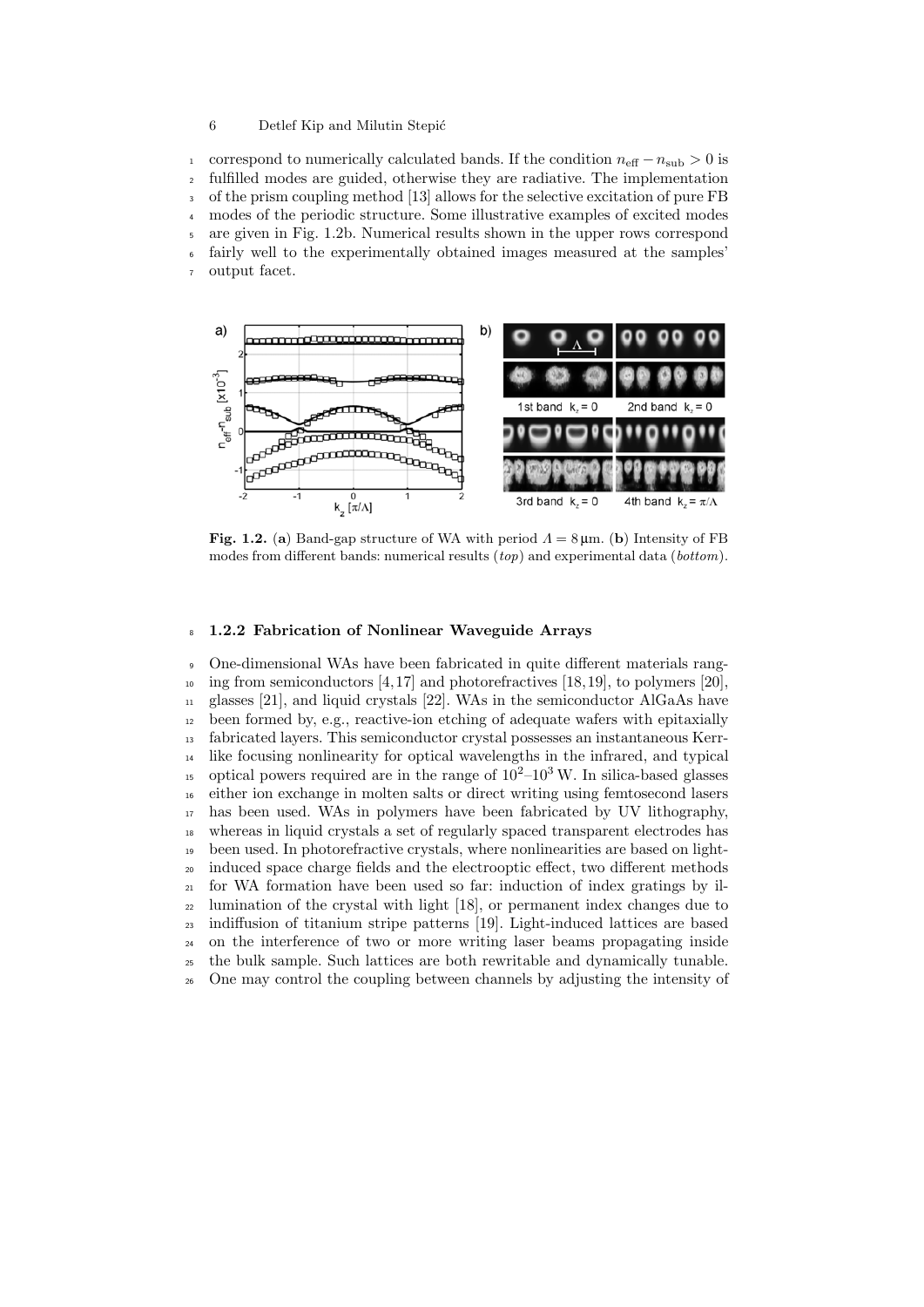#### 1 Nonlinear Effects in One-Dimensional Photonic Lattices 7

 the recording light while Bragg reflection is defined by the angle between the interfering beams. However, the achievable refractive index modulations are rather limited and clumsy equipment is required to stabilize the interference patterns. On the other hand, there exist several methods to fabricate permanent waveguides and structures in photorefractive crystals  $[23]$ . In LiNbO<sub>3</sub> the method of in-diffusion of titanium has been used to form permanent WAs with lattice periods ranging from 2 to 20 microns. Furthermore, in-diffusion of impurities like iron or copper may be used to tailor the photorefractive prop- erties of the material. Besides its wide use in nonlinear optics, for example  $10<sub>10</sub>$  for frequency conversion and fast optical modulation of light, LiNbO<sub>3</sub> possess a rather high nonlinear index change at very low light intensities. However, this material is also sensitive to holographic light scattering and has a rather long build-up time for nonlinear index changes in the range of seconds or even minutes.

## <sup>15</sup> 1.3 Light Localization and Lattice Solitons

#### 1.3.1 Lattice Solitons

 Lattice solitons are localized structures which exist due to the exact balance between periodicity and nonlinear effects. They comprise both discrete and gap solitons. Discrete solitons exist in the first (semi-infinite) band-gap due to total internal reflection. Near the top of the first band, which is located  $_{21}$  at the center of the first BZ (see Fig. 1.1b), where beam diffraction is nor- mal, unstaggered (adjacent elements are in-phase) discrete solitons may exist 23 provided that a self-focusing or positive nonlinearity is present  $[4, 24-27]$ . The prediction of the existence of fundamental optical lattice solitons in WAs dates back to 1988 [3], and ten years later the group of Silberberg succeeded in the  $_{26}$  experimental observation of such solitons in a Kerr-like focusing medium [4], which has stimulated intense research in this field [28–30].

 Gap solitons [5,7,31–33] are yet another type of stable nonlinear structures that can be observed in periodic media. Due to a nonlinear index change the propagation constant of these solitons is shifted inside the gap in-between two allowed bands. Fundamental gap solitons may be excited either from the top of the second band at the edge of the first BZ (normal diffraction) in lattices with self-focusing nonlinearity [34], or from the first band at the edge of the first BZ (anomalous diffraction) in lattices exhibiting self-defocusing nonlinearity [33]. In the latter case, soliton structures are of staggered form (adjacent elements are out-of-phase) [35–37].

<sup>37</sup> A recent example of discrete gap soliton formation in a LiNbO<sub>3</sub> WA with defocusing nonlinearity is given in Fig. 1.3a. The top image of the output facet is taken immediately after light is coupled in and monitors linear discrete diffraction inside the array. With increasing recording time the nonlinearity builds up and finally the light is trapped predominantly in a single channel.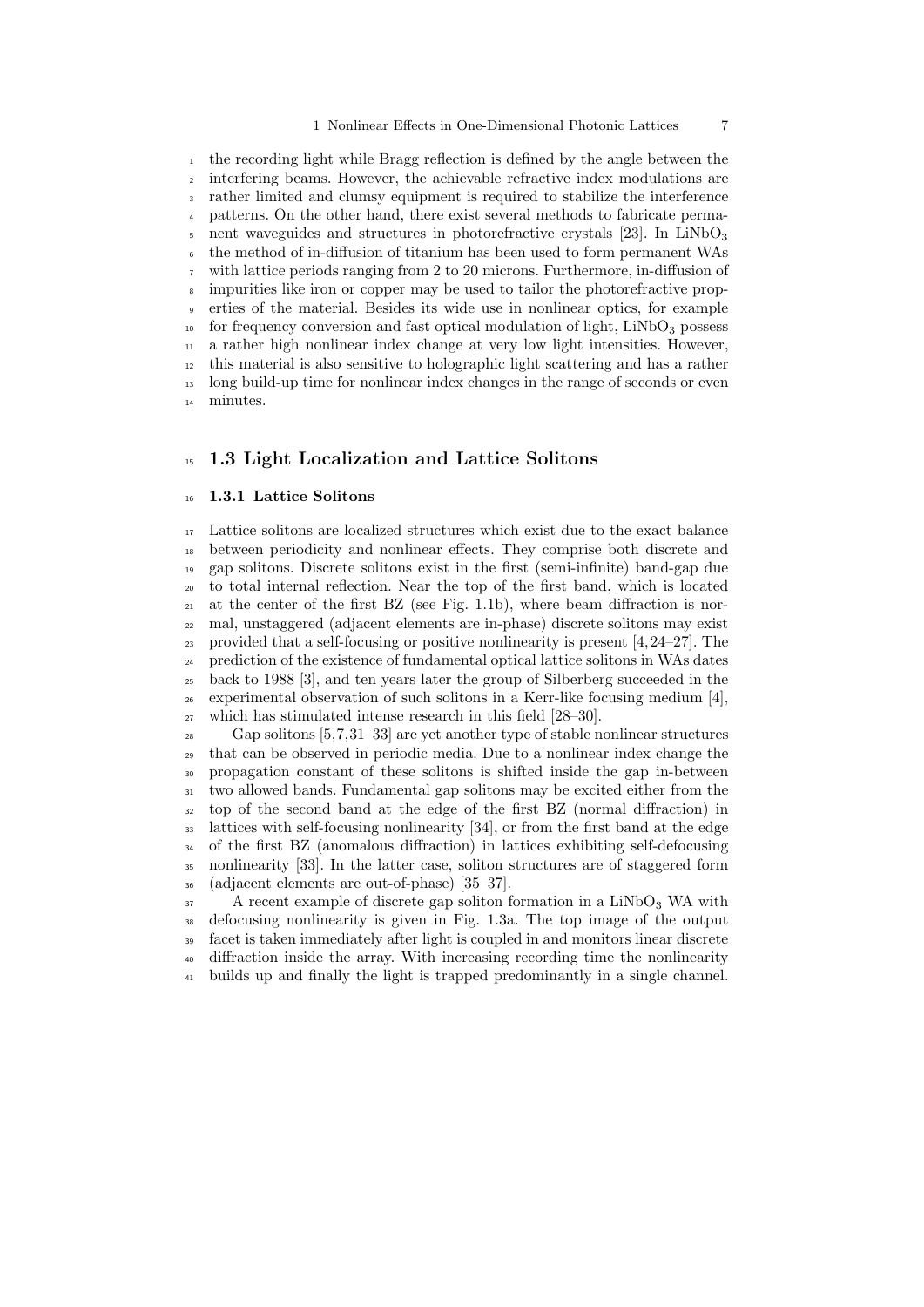#### 8 Detlef Kip and Milutin Stepić



Fig. 1.3. Gap soliton formation in a LiNbO<sub>3</sub> WA with period  $\Lambda = 7.6$  μm at the edge of the first BZ of the first band. (a) Output intensity for single-channel excitation with input power  $P_{\text{in}} = 30 \mu \text{W}$ . (b), (c) Related BPM simulations for the linear (b) and nonlinear (c) case.

 The inset shows the corresponding interferogram of the output light with a superimposed plane wave, which represents an experimental proof for the staggered amplitude of the formed soliton. A numerical simulation (based on a beam propagation method (BPM)) which corresponds to the case of discrete diffraction is presented in Fig. 1.3b, while Fig. 1.3c shows the nonlinear case of stable soliton propagation inside the gap.

#### 1.3.2 Discrete Modulational Instability

 Experimentally, discrete and gap solitons may be obtained through the mech- anism of modulational instability (MI) of a wide input beam. Discrete MI represents a nonlinear phenomenon in which initially smooth extended waves of the periodic system (FB modes) desintegrate into regular soliton trains un- der the combined effects of nonlinearity and diffraction. It has been predicted that FB modes exhibiting anomalous diffraction become unstable in the pres- ence of self-defocusing nonlinearity while modes exhibiting normal diffraction break up under the effect of a self-focusing nonlinearity [3, 35, 38–40]. Experi- mentally, this has been proven for the first time in AlGaAs arrays exhibiting a focusing cubic nonlinearity [41], followed later by related experiments in both quadratic [42] and defocusing WAs [43].

 An example of numerical and experimental evidence of discrete MI in LiNbO<sub>3</sub> in the first and second band is presented in Fig. 1.4 [44]. The experi- mental pictures on the top consist of 75 intensity line scans each, which have been taken from the output facet every minute, mimicing the time evolution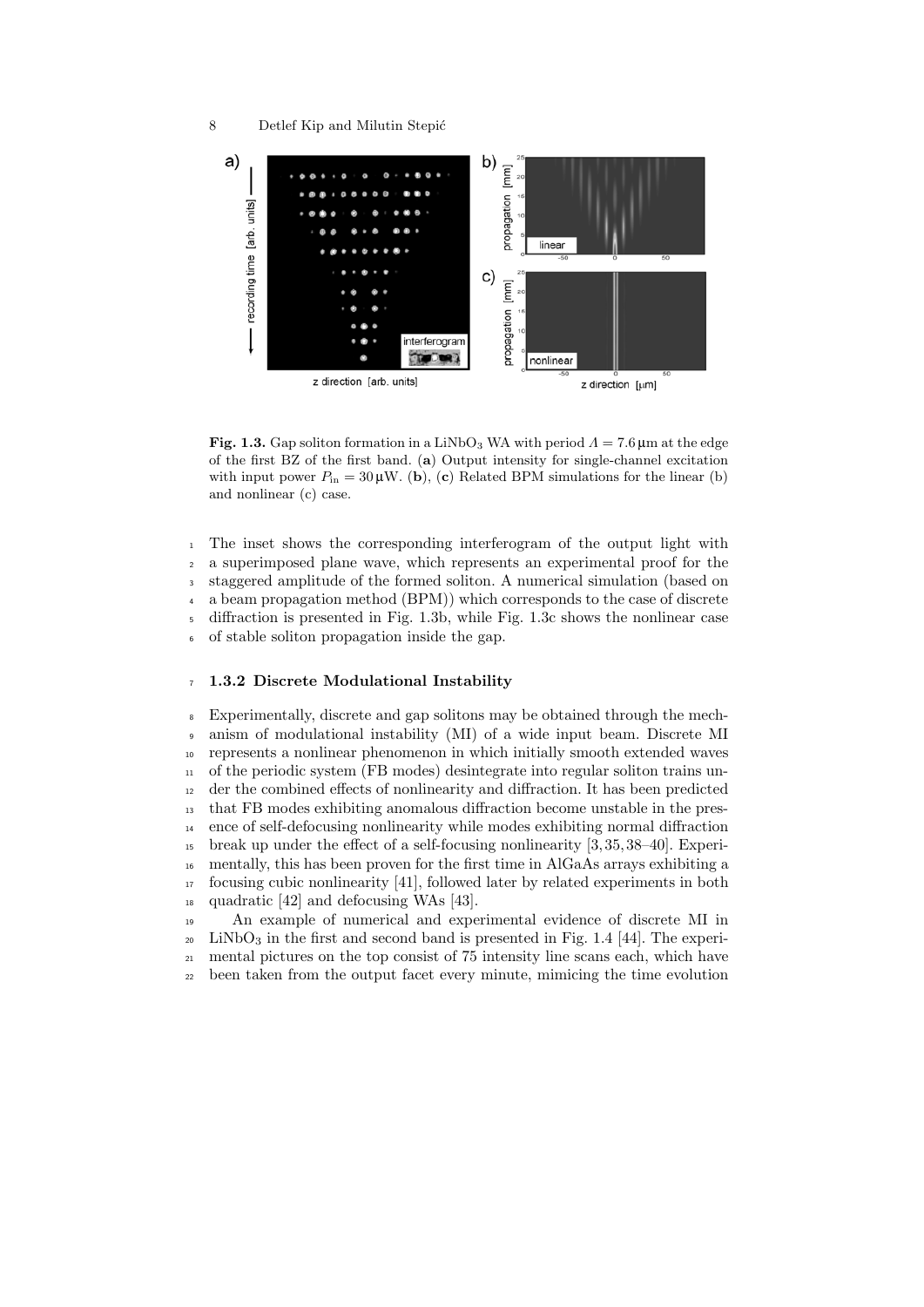

Fig. 1.4. Discrete MI in a defocusing WA: Comparison of experimentally measured and simulated light intensity at the output facet. (a) Edge of the first BZ in the first band for  $P_{\text{in}} = 10 \mu \text{W}$  (top) and related numerical simulation (bottom), and (b) at the center of the first BZ in the second band for  $P_{\text{in}} = 21 \,\mu\text{W}$  (top) and related numerical simulation (*bottom*).

 of light intensity. Discrete MI may be observed only for a limited region of in-coupled light power in-between lower and upper MI thresholds [39]. Here the upper threshold arises from saturation of the nonlinearity, which stabilizes the system by decreasing the nonlinear gain and increases the threshold for the onset of MI.

#### 1.3.3 Discrete Vector Solitons

 Vector solitons [45] are composite structures that consist of two or more com- ponents which are individually incapable to form stable structures, but which mutually self-trap in a nonlinear medium. Discrete vector solitons (DVS) in 1D WAs are yet another, more complex class of vector solitons which have been  $_{11}$  investigated both theoretically [46–49] and experimentally [50,51]. Recently it has been recognized that both complex vector structures whose components stem from different bands [52–54] and composite band-gap solitons [55, 56] may be found in nonlinear periodic systems, too.

 First experiments on DVSs in 1D media have been performed by Stege- man's group using AlGaAs WAs with cubic nonlinearity [50], where both TE and TM components have a single-hump structure. Whereas in these me-dia a separation of four-wave mixing processes and cross-phase modulation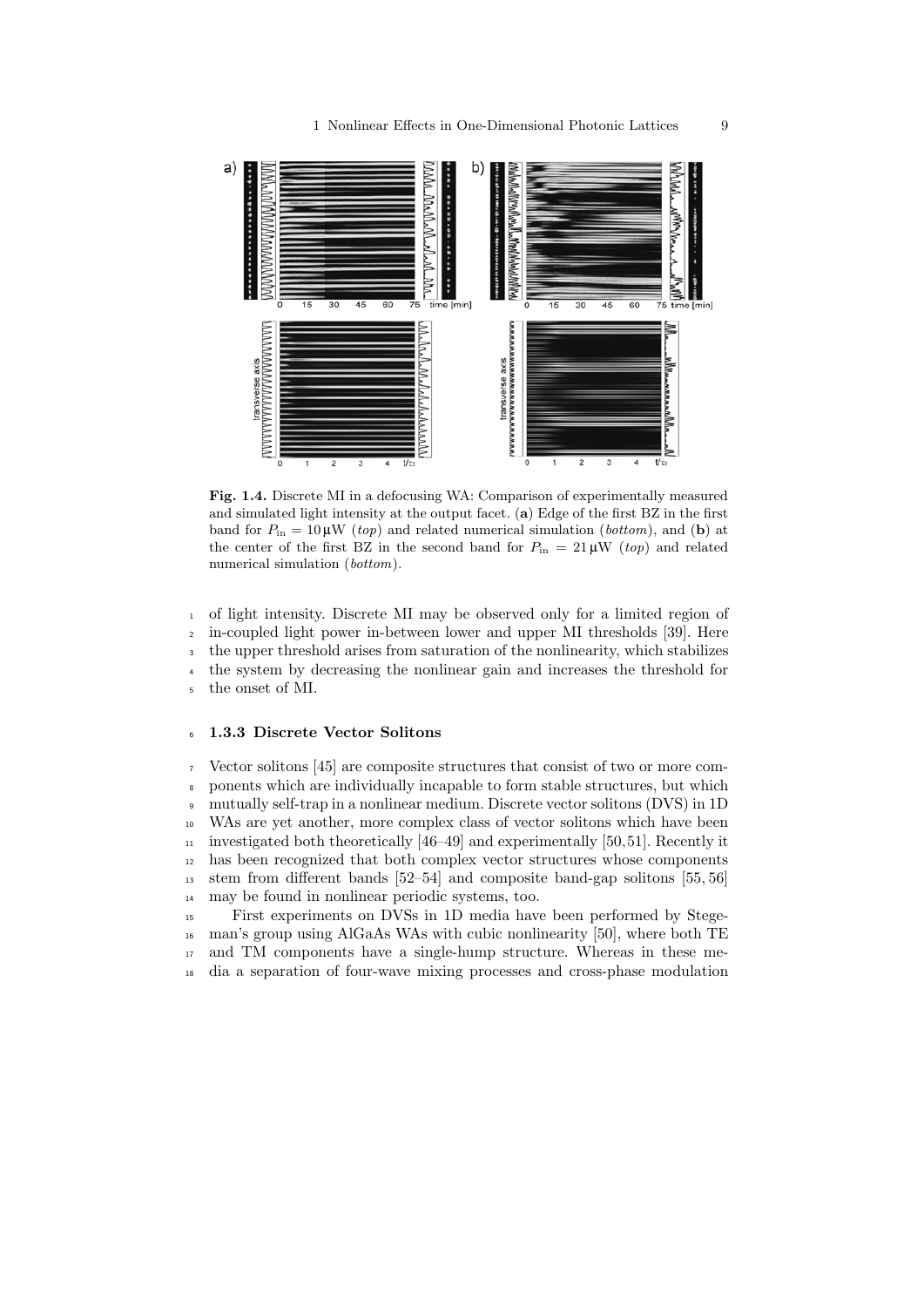



Fig. 1.5. Discrete vector soliton formation. (a) Stationary profiles of TE (lhs) and TM modes (rhs). Diamonds, squares, triangles and stars correspond to  $\nu =$  $-5, -1, 0$  and 1.1. (b) Measured stationary output of a DVS for mutually incoherent input beams with power ratio  $P_{TE}/P_{TM} = 1.5$ , both components together  $(top)$ , TE (middle) and TM component alone (bottom, amplified 8 times).

 is possible, these two terms are non-separable in arrays with saturable non- linearity [51]. Here the power of the dominating TE mode grows in a similar fashion as the on-site mode from Ref. [57], giving rise to speculations that such iso-frequency DVSs could be moved and routed across the array. Interestingly, the TM mode exhibits a splitting into a two-hump structure. Fig. 1.5 shows results obtained for a LiNbO<sub>3</sub> WA with saturable defocusing nonlinearity. Numerically obtained stationary profiles of TE and TM modes for different values of soliton parameter  $\nu$  are presented in Fig. 1.5a. The shape of the DVS 9 slightly changes for different power ratios  $P_{\text{TE}}/P_{\text{TM}}$ , however, the center is mostly TE polarized while tails have dominant TM polarization. An experi- mental example for mutually incoherent input beams is given in Fig. 1.5b. As predicted, a dominating single-hump TE polarized component and a weaker double-humped TM component are observed [51].

#### 1.3.4 Higher Order Lattice Solitons

 It is well known that even 1D lattices support a wide spectrum of various strongly localized modes. Except the most often studied on-site and inter-site solitons (modes A and B, respectively) [58–64], various forms of lattice solitons <sup>18</sup> such as twisted [36,61,65], quasi-rectangular [66], multi-hump solitons  $[67-70]$ , and higher-order soliton trains [71] have been studied as well. Higher order lattice solitons are complex structures which may be intuitively viewed as a nonlinear combination of on-site solitons residing in adjacent channels. Such multi-hump structures are stable above a critical power threshold which can be estimated by linear stability analysis [68].

 Recently, higher order lattice solitons have been observed experimentally  $_{25}$  in a Cu-doped LiNbO<sub>3</sub> WA using simultaneous in-phase excitation of two or three channels. Stationary profiles of such multi-humped solitons are pre- sented in Fig. 1.6a. Experimentally observed images of an even two-hump soliton, which has been excited by two individual in-phase Gaussian beams, and a three-soliton train, which has been excited by a single super-Gaussian beam, are shown in Fig. 1.6b. The corresponding numerical results are given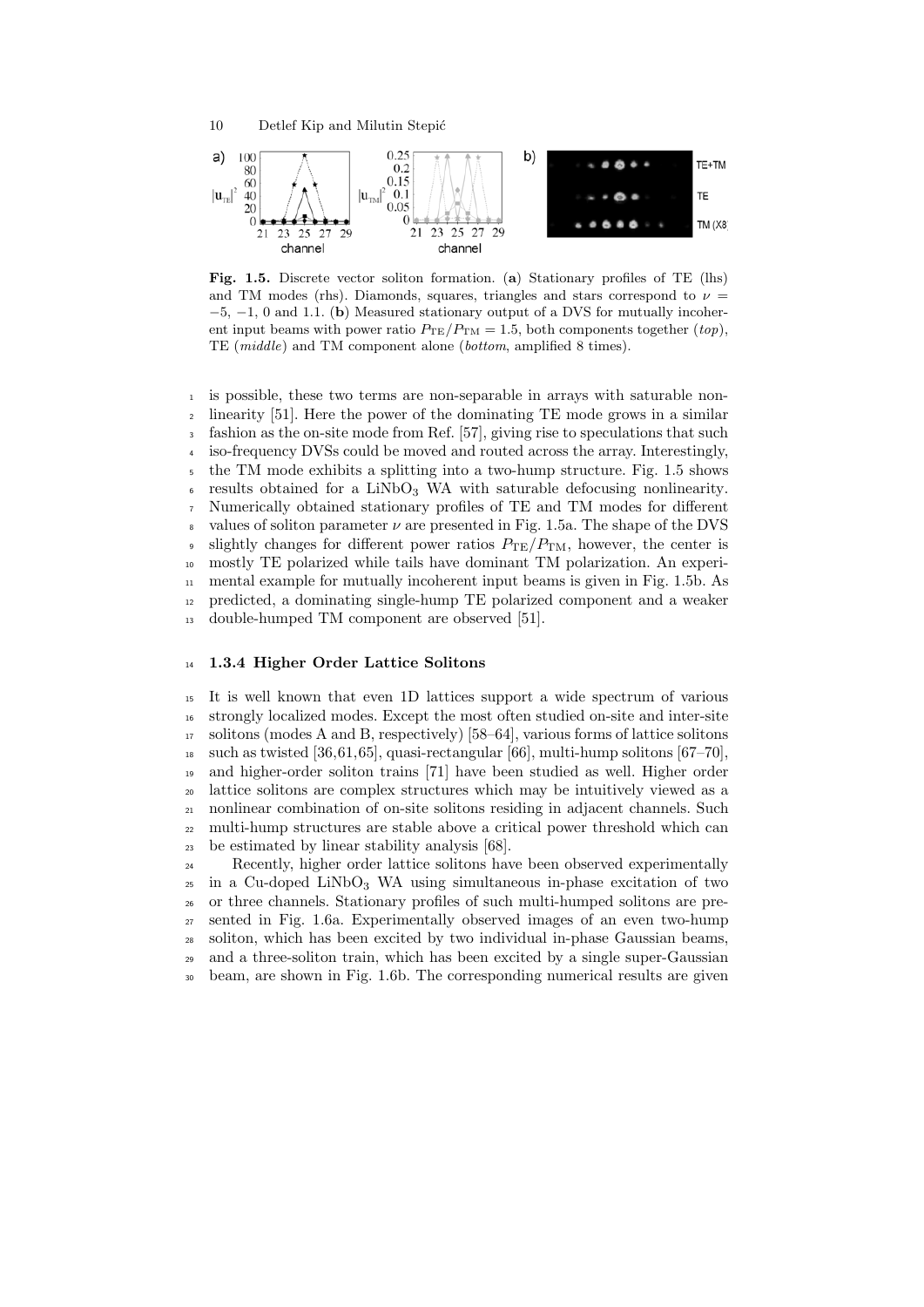

Fig. 1.6. Higher-order solitons in a WA. (a) Stationary profiles of an even two-hump soliton (lhs) and a three-soliton train (rhs). (b) Experimental images on the output facet for input power  $P_{\text{in}} = 10 \,\mu\text{W}$ . (c) BPM results showing stable propagation of two- and three-channel input excitations.

 in Fig. 1.6c. Generally, the performed investigations indicate that the here used excitation of multi-humped solitons is quite efficient even in rather short arrays and confirm the possibility of dense soliton packing in form of soliton trains.

#### 1.3.5 Discrete Dark Solitons

 As noted in Ref. [59], the modes A and B can be seen as two dynamical states of a single mode moving across the array. The difference in their energy is related to the Peierls-Nabarro (PN) potential, which represents a barrier that has to be overcome in order to move a discrete soliton half of the lattice period aside. In media with cubic self-focusing nonlinearity the PN potential grows with increase of mode power, thus disabling stable propagation of mode B and  $_{12}$  free steering of large amplitude solitons [60, 62]. On the other hand, in arrays with saturable nonlinearity it has been discovered that the PN potential can vanish and reverse its sign [36,63,72]. Therefore stable propagation of mode B becomes possible and solitons may be steered through the lattice. Numerical evidence of stable propagation of bright inter-site modes were presented for both saturable [63] and cubic-quintic nonlinearities [73].

 Beside bright solitons 1D lattices may support also dark discrete soli- tons [74–77]. Such solitons have one or more dark elements on a constant <sup>20</sup> bright background and possess a  $\pi$  phase jump across the center of the struc- $_{21}$  ture. In LiNbO<sub>3</sub> arrays it has been demonstrated both analytically and exper-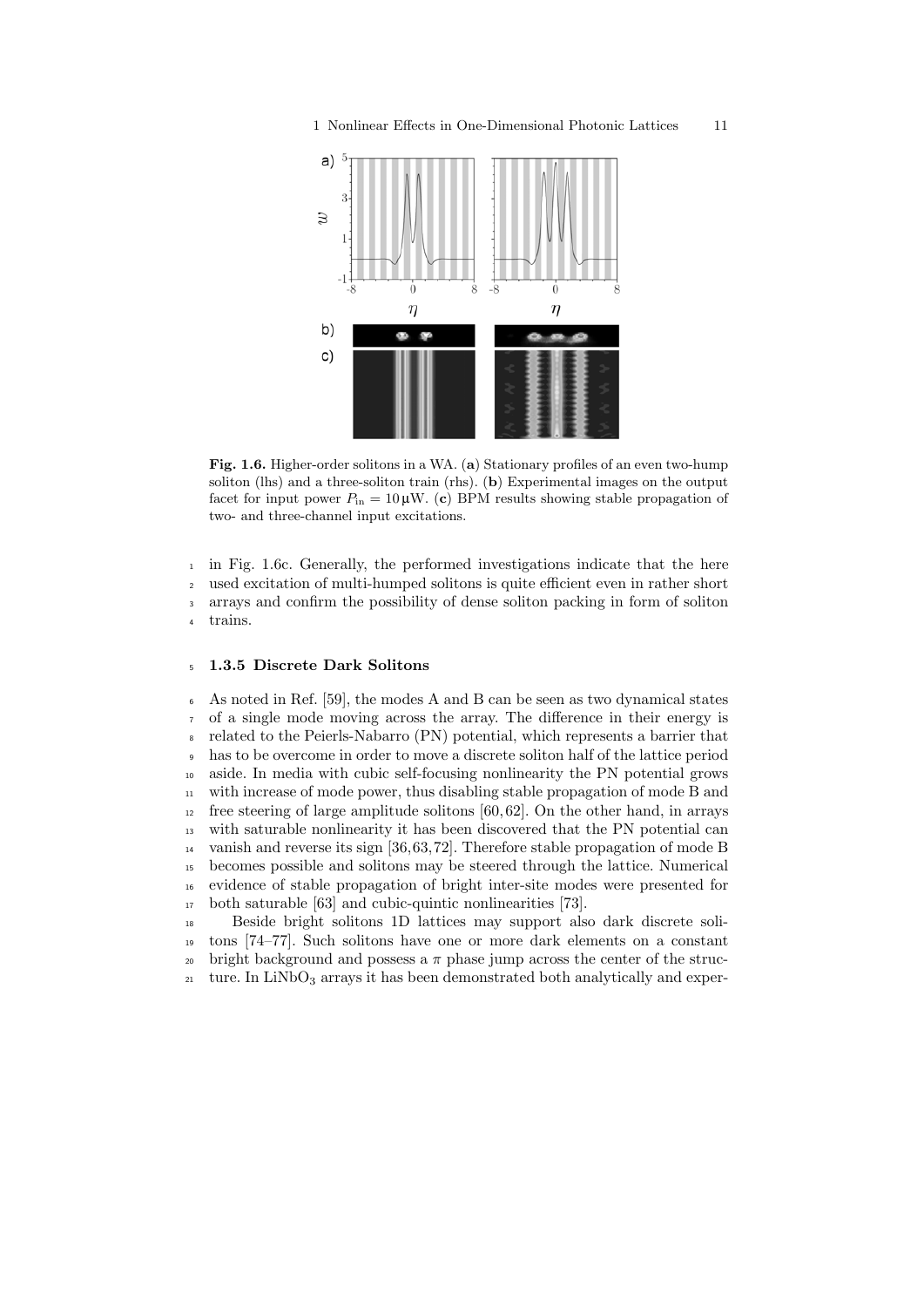



Fig. 1.7. Formation of discrete dark solitons. (a) Phase profile of unstaggered onsite dark soliton, formation of stable soliton state and guiding of a weak probe beam, respectively. The inset shows the corresponding interferogram. (b) The same for the unstaggered inter-site dark soliton.

<sup>1</sup> imentally that the dark mode B can propagate in stable manner, too [64,76]. <sup>2</sup> Experimental results on dark soliton formation in a  $LiNbO<sub>3</sub> WA$  are given in Fig. 1.7 [76]. On the lhs the situation for mode A with a phase jump located on-channel is monitored. The first row shows linear discrete diffraction of the dark notch, while in the nonlinear case (second row) a narrow dark soliton with staggered phase profile (see inset) is formed. The rhs shows the analogue situation for mode B, where the tailored input light pattern has been shifted by half a lattice period to locate the phase jump in-between channels. The lowest rows show the guiding of weak probe beams that are launched after the pump light was turned off. Here for mode A a single waveguide is formed while for mode B a two-channel-wide guiding structure is obtained.

# <sup>12</sup> 1.4 Interactions of Light Beams in One-Dimensional Photonic Lattices

 Among the most interesting properties of spatial optical solitons is the non- linear interaction that takes place when solitons intersect or propagate close enough to each other within the nonlinear material [78]. Especially in discrete media like coupled WAs, a realization of all-optical functions would strongly benefit from the inherent multi-port structure of the array. Therefore, optical lattice solitons are prominent candidates to become main information carri- ers in future all-optical networks, and many new applications like all-optical <sup>21</sup> switching [79–83], steering [6,7,21,63,84–87], and amplification [88] have been proposed.

#### 1.4.1 Interactions with Defects

 Having in mind that perfectly periodic media do not exist, several groups have investigated the interaction of lattice solitons with various structural defects. Generally, defects can be created by changing the spacing of two adjacent waveguides in an otherwise uniform array [89], by variation of the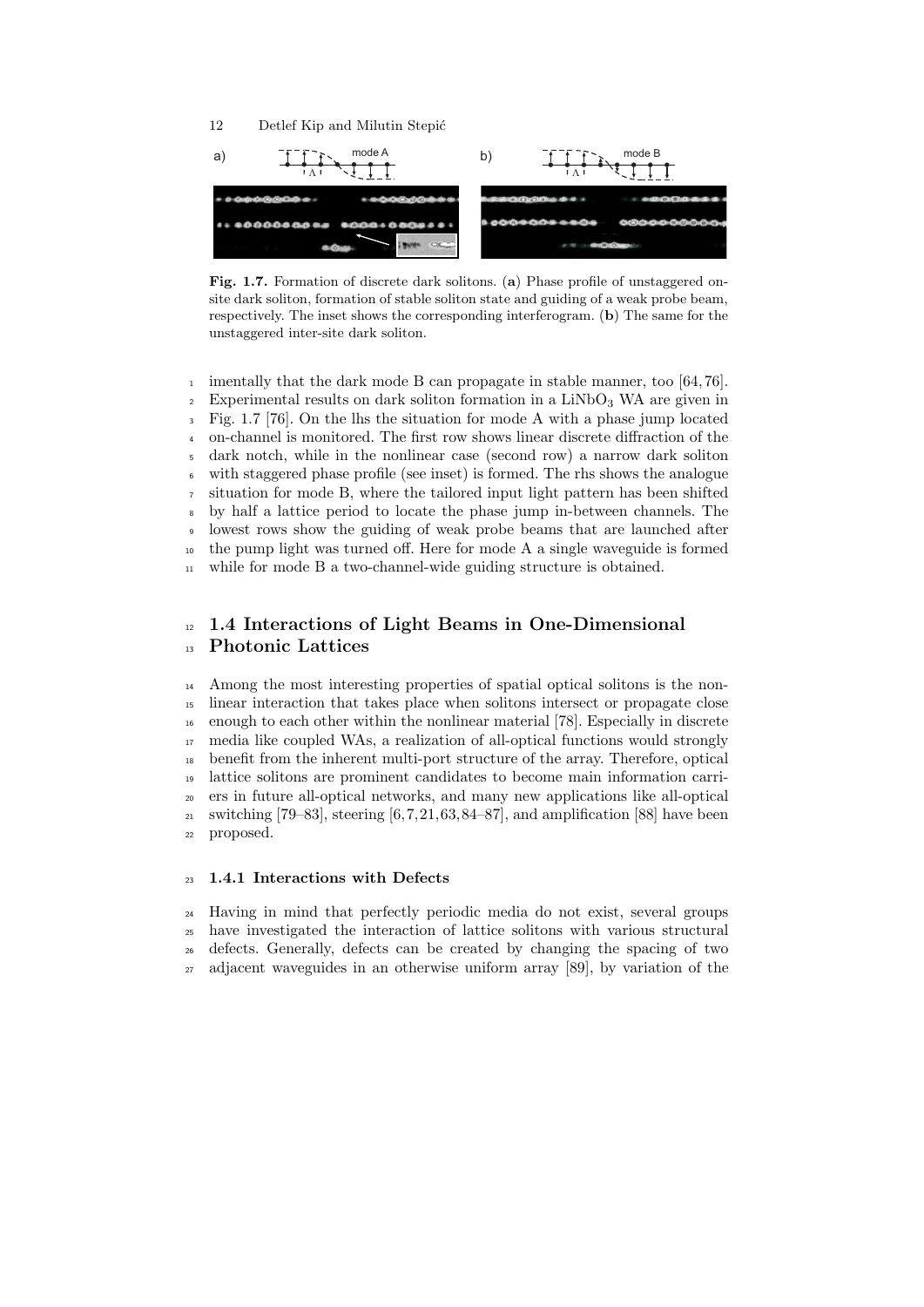#### 1 Nonlinear Effects in One-Dimensional Photonic Lattices 13

effective index or the width of a single channel  $[90, 91]$ , or by optical induc- tion techniques [92]. Defects can either attract or repel solitons, and soliton trapping has been investigated in the presence of both linear and nonlinear defects [93]. In modulated arrays additional defects can be used for Bloch wave filtering [91], and the number of bounded modes in an array can be dynami- cally controlled [90]. On the other hand, uniform linear WAs with nonlinear defects have been proposed as suitable candidates for the observation of Fano resonances [94].

### 1.4.2 Blocker Interaction

 Weak probe beams launched into a lattice will spread quickly in transverse direction because of evanescent coupling of energy among adjacent sites. How- ever, diffraction may be considerably reduced if the beam is launched at an angle corresponding to diffraction-less propagation [13]. Recently, interactions of such low-power (linear) probe beams with both coherent [95] and incoher- ent bright blocker solitons [96] have been studied in Kerr-like semiconductor WAs. In defocusing and saturable LiNbO<sub>3</sub> arrays both bright and dark blocker solitons were used for probe beam deflection [97]. It has been also realized that such nonlinear processes, of which an example is presented in Fig. 1.8, are suit- able for the realization of all-optical beam splitters with adjustable splitting ratios.

#### 1.4.3 Collinear Interaction

 Interactions and collisions of discrete solitons have been investigated mainly numerically [7, 98–101]. Depending on the relative phase between the beams, their amplitude and the type of nonlinearity, soliton repulsion, fusion, and fission as well as energy transfer and oscillatory behavior have been observed. In arrays exhibiting a cubic nonlinearity and, in most experimental realiza- tions, also in saturable arrays, strong soliton beams are pinned to a certain channel. Therefore, mostly interactions of co-propagating parallel beams have been investigated experimentally [102, 103]. Fig. 1.9 presents an example of co-propagating solitons launched in-phase into two channels of a LiNbO<sub>3</sub> WA [103]. Fig. 1.9a depicts a comparison between experimentally (top) and numerically (bottom) obtained results in the linear case of discrete diffraction. In the lower power regime (Fig. 1.9b) soliton fusion in the central channel is observed, a process that does not occur in cubic media [102]. In the region of higher power (Fig. 1.9c) an almost independent soliton-like propagation (pinning) of the two beams is found. Interestingly, in the case of out-of-phase beams in discrete media with self-defocusing nonlinearity, a pure oscillatory behavior of beams is found by means of numerical simulations [103].

 Interactions of counter-propagating solitons in 1D WA have been exper- $\frac{40}{40}$  imentally investigated in both LiNbO<sub>3</sub> [104] and strontium-barium niobate crystals [105]. Main result is the experimental confirmation of the existence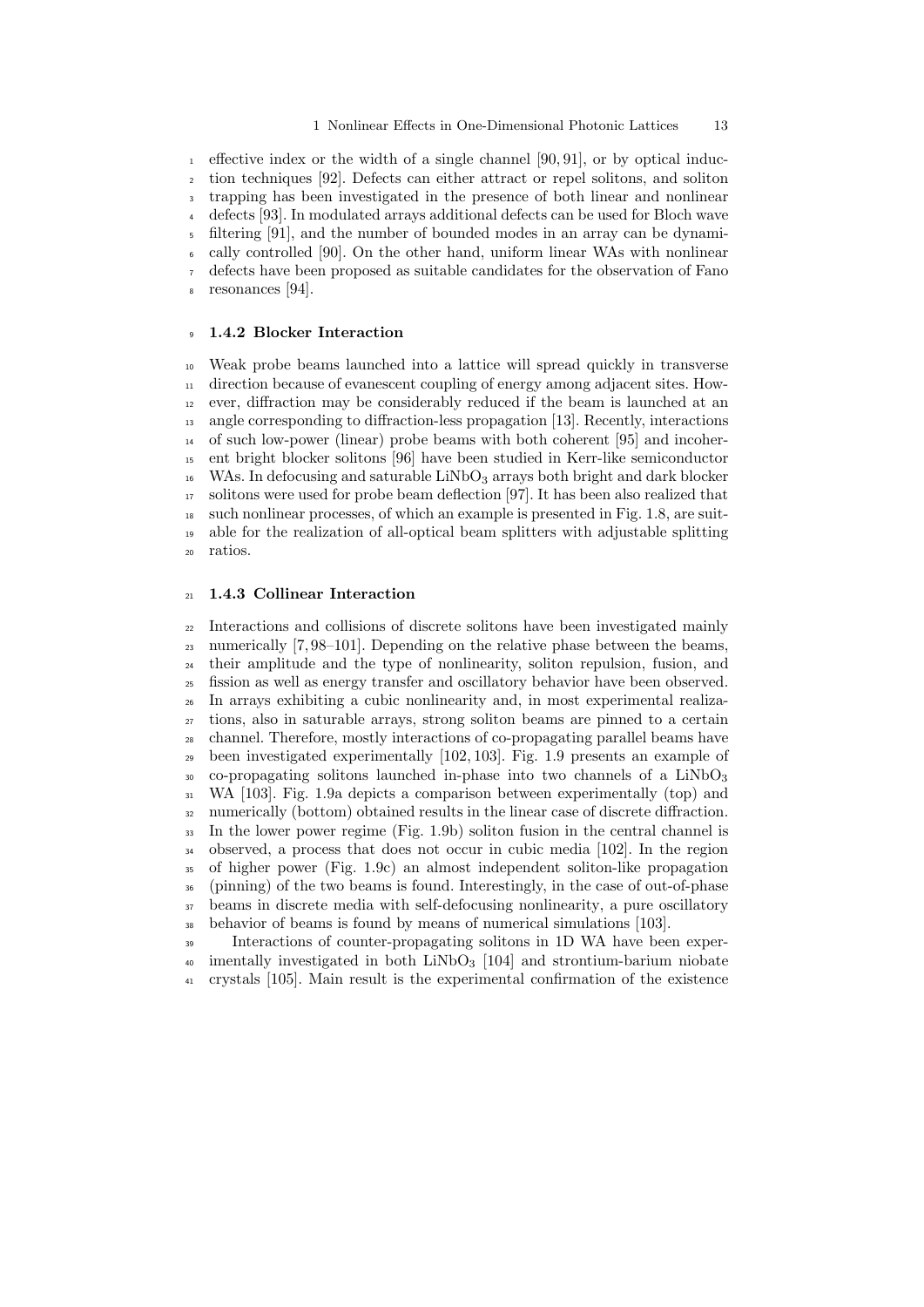

Fig. 1.8. (a) Interaction scheme of a weak probe beam with a counter-propagating bright blocker soliton. (b) Experimental setup (for notation see Ref. [97]). (c), (d) Temporal evolution of the intensity on the output facet when a low-power probe beam and a bright soliton beam of higher power intersect.  $(e)$ ,  $(f)$  BPM simulation of steady-state propagation of probe beam (propagation downwards) and bright soliton (propagation upwards), respectively.

 of three dynamical regimes predicted theoretically [106]. For low input power a regime of stable propagation of counter-propagating beams is found where vector solitons are formed. As this stable co-existence of counter-propagating beams does not exist in bulk media, this monitors the stabilizing effect of the lattice on soliton propagation. However, when the input power is increased, in-stability occurs also in the lattice leading to discrete beam displacements, and

<sup>7</sup> finally a regime of high optical power is reached showing chaotic dynamics.

<sup>8</sup> Beside in uniform WAs, various nonlinear effects have been investigated in

<sup>9</sup> engineered arrays [83, 107], binary arrays [108], double-periodic lattices [17],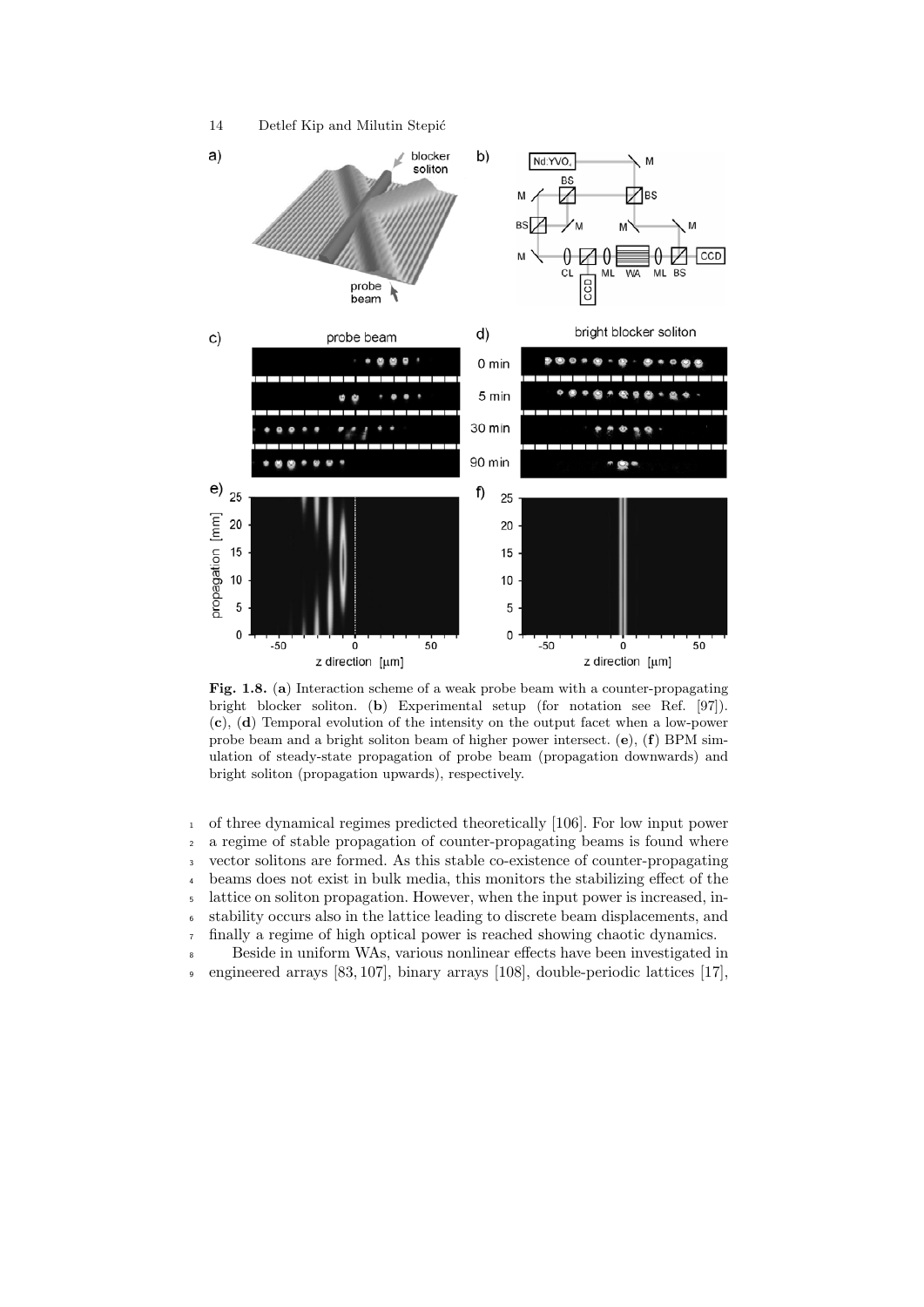

Fig. 1.9. Comparison of in-phase interaction of two collinearly propagating beams for different input powers in a defocusing lattice. Experimental output on endfacet  $(top)$  and BPM simulation (*bottom*). (a) Discrete diffraction, (b) fusion of solitons at low power, and (c) soliton-like propagation for higher input power.

- chirped arrays [109] and arrays of curved waveguides [110]. Some other types of lattice solitons such as incoherent solitons [111], random phase solitons [112],
- polychromatic solitons [113] and surface solitons [114] will be covered in detail in other chapters of this book.

#### References

- 1. J. Singleton, Band Theory and Electronic Properties of Solids, Oxford (2001)
- 2. J.D. Joannopoulos, R.D. Meade, and J.N. Winn, Photonic Crystals: Molding the Flow of Light, Princeton (1995)
- 3. D.N. Christodoulides and R.I. Joseph, Opt. Lett. 13, 794 (1988)
- 4. H.S. Eisenberg, Y. Silberberg, R. Morandotti, A.R. Boyd, and J.S. Aitchison, Phys. Rev. Lett. 81, 3383 (1998)
- 5. A.A. Sukhorukov, Y.S. Kivshar, H.S. Eisenberg, and Y. Silberberg, IEEE J. Quant. Electron. 39, 31 (2003)
- 14 6. D.N. Neshev, A.A. Sukhorukov, B. Hanna, W. Królikowski, and Y.S. Kivshar, Phys. Rev. Lett. 93, 083905 (2004)
- 7. A.S. Davydov and N.I. Kislukha, Phys. Stat. Sol. B 59, 465 (1973)
- 17 8. P. Marquié, J.M. Bilbault, and M. Remoissenet, Phys. Rev. E 51, 6127 (1995)
- 9. A.V. Ustinov, Phys. D 123, 315 (1998)
- 10. B.I. Swanson, J.A. Brozik, S.P. Love, G.F. Strouse, A.P. Sreve, A.R. Bishop, W.Z. Wang, and M.I. Salkola, Phys. Rev. Lett. 82, 3288 (1999)
- 11. A. Trombettoni and A. Smerzi, Phys. Rev. Lett. 86, 2353 (2001)
- 12. D. Mandelik, H.S. Eisenberg, Y. Silberberg, R. Morandotti, and J.S. Aitchison, Phys. Rev. Lett. 90, 053902 (2003)
- 13. C.E. R¨uter, J. Wisniewski, and D. Kip, Opt. Lett. 31, 2768 (2006)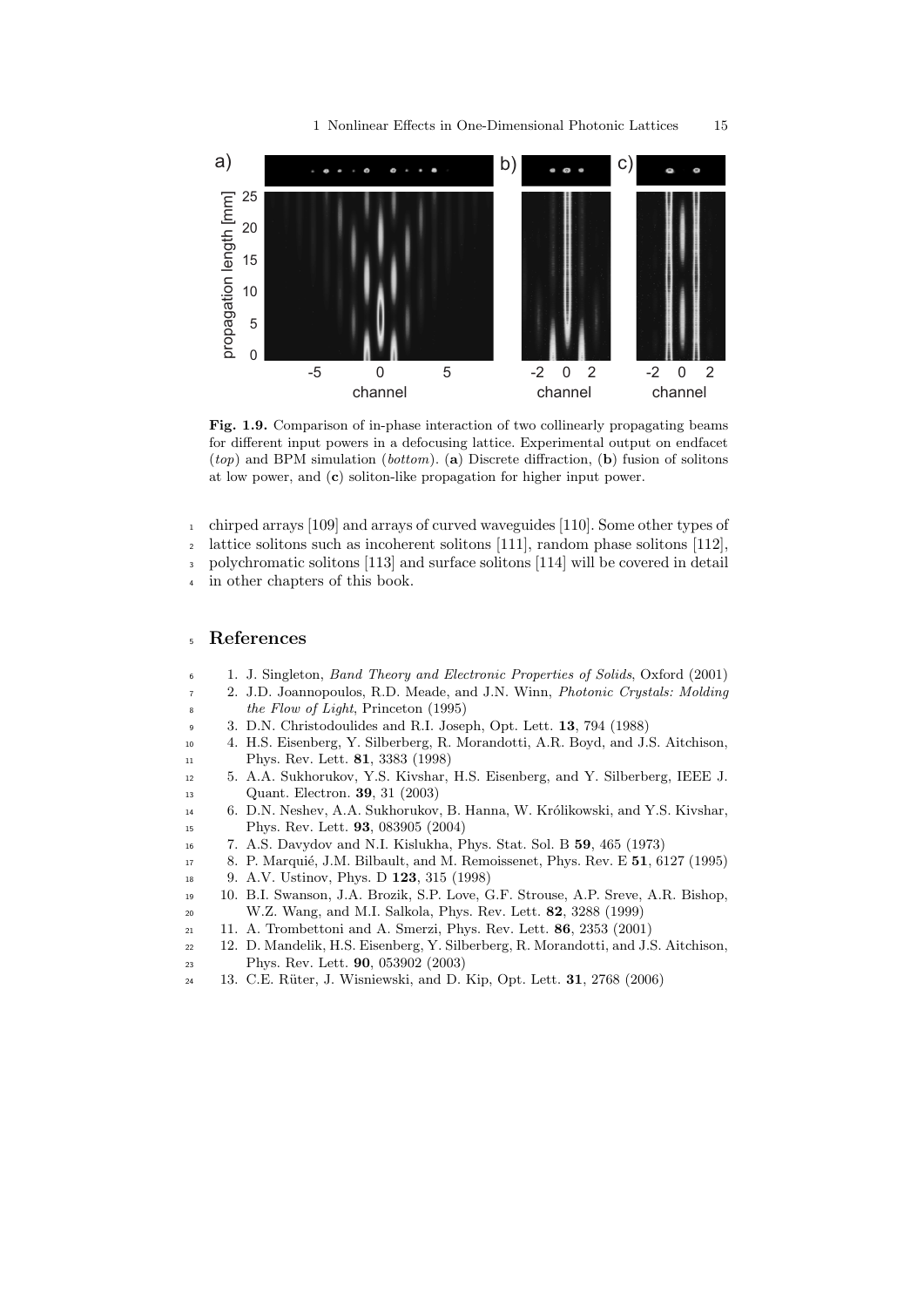- 16 Detlef Kip and Milutin Stepić
- 14. H.S. Eisenberg, Y. Silberberg, R. Morandotti, and J.S. Aitchison, Phys. Rev. Lett. 85, 1863 (2000)
- 15. P. Yeh, A. Yariv, and C.-S. Hong, J. Opt. Soc. Am. 67, 423 (1977)
- 4 16. E. Smirnov, C.E. Rüter, D. Kip, K. Shandarova, and V. Shandarov, Appl. Phys. B 88, 359 (2007)
- 17. P. Millar, J.S. Aitchison, J.U. Kang, G.I. Stegeman, A. Villeneuve, G.T. Kennedy, and W. Sibbet, J. Opt. Soc. Am. B 14, 3224 (1997)
- 18. N.K. Efremidis, S. Sears, D.N. Christodoulides, J.W. Fleischer, and M. Segev, Phys. Rev. E 66, 046602 (2002)
- 19. F. Chen, M. Stepi´c, C.E. R¨uter, D. Runde, D. Kip, V. Shandarov, O. Manela, and M. Segev, Opt. Express 13, 4314 (2005)
- 20. T. Pertsch, T. Zentgraf, U. Peschel, A. Brauer, and F. Lederer, Appl. Phys. Lett. 80, 3247 (2002)
- 21. K.M. Davis, K. Miura, N. Sugimoto, and K. Hirao, Opt. Lett. 21, 1729 (1996)
- 15 22. K.A. Brzdąkiewicz, M.A. Karpierz, A. Fratalocchi, G. Assanto, and E. Nowinowski-Kruszelnick, Opto-Electron. Rev. 13, 107 (2005)
- 23. D. Kip, Appl. Phys. B 67, 131 (1998)
- 24. A.B. Aceves, C. De Angelis, T. Peschel, R. Muschall, F. Lederer, S. Trillo, and S. Wabniz, Phys. Rev. E 53, 1172 (1996)
- 25. J.C. Eilbeck, P.S. Lomdahl, and A.C. Scot, Phys. Rev. B 30, 4703 (1984)
- 26. R. Scharf and A.R. Bishop, Phys. Rev. A 43, 6535 (1991)
- 27. E.W. Laedke, K.W. Spatschek, and S.K. Turitsyn, Phys. Rev. Lett. 73, 1055 (1994)
- 28. R. Iwanow, R. Schiek, G.I. Stegeman, T. Pertsch, F. Lederer, Y. Min, and W. Sohler, Phys. Rev. Lett. 93, 113902 (2004)
- 26 29. A. Fratalocchi, G. Assanto, K.A. Brzdąkiewicz, and M.A. Karpierz, Opt. Lett. 29, 1530 (2004)
- 30. J.W. Fleischer, G. Bartal, O. Cohen, T. Schwartz, O. Manela, B. Freedman, M. Segev, H. Buljan, and N.K. Efremidis, Opt. Express 13, 1780 (2005)
- 31. W.P. Su, J.R. Schrieffer, and A.J. Heeger, Phys. Rev. Lett. 42, 1698 (1979)
- 32. C.M. de Sterke and J.E. Sipe, Opt. Lett. 14, 871 (1989)
- 33. J.W. Fleischer, T. Carmon, M. Segev, N.K. Efremidis, and D.N. Christodoulides, Phys. Rev. Lett. 90, 023902 (2003)
- 34. D. Mandelik, R. Morandotti, J.S. Aitchinson, and Y. Silberberg, Phys. Rev. Lett. 92, 093904 (2004)
- 35. Y.S. Kivshar, Opt. Lett. 18, 1147 (1993)
- 37 36. A. Maluckov, M. Stepić, D. Kip, and L. Hadžievski, Eur. Phys. J. B 45, 539 (2005)
- 37. M. Matuszewski, C.R. Rosberg, D.N. Neshev, A.A. Sukorukov, A. Mitchell, 40 M. Trippenbach, M.W. Austin, W. Królikowski, and Y.S. Kivshar, Opt. Ex-press 14, 254 (2006)
- 38. T. Dauxois and M. Peyrard, Phys. Rev. Lett. 70, 3935 (1993)
- 43 39. M. Stepić, C.E. Rüter, D. Kip, A. Maluckov, and L. Hadžievski, Opt. Com-mun. 267, 229 (2006)
- 40. M. Jablan, H. Buljan, O. Manela, G. Bartal, and M. Segev, Opt. Express 15, 4623 (2007)
- 41. J. Meier, G.I. Stegeman, D.N. Christodoulides, Y. Silberberg, R. Morandotti,
- H. Yang, G. Salamo, M. Sorel, and J.S. Aitchsison, Phys. Rev. Lett. 92, 163902 (2004)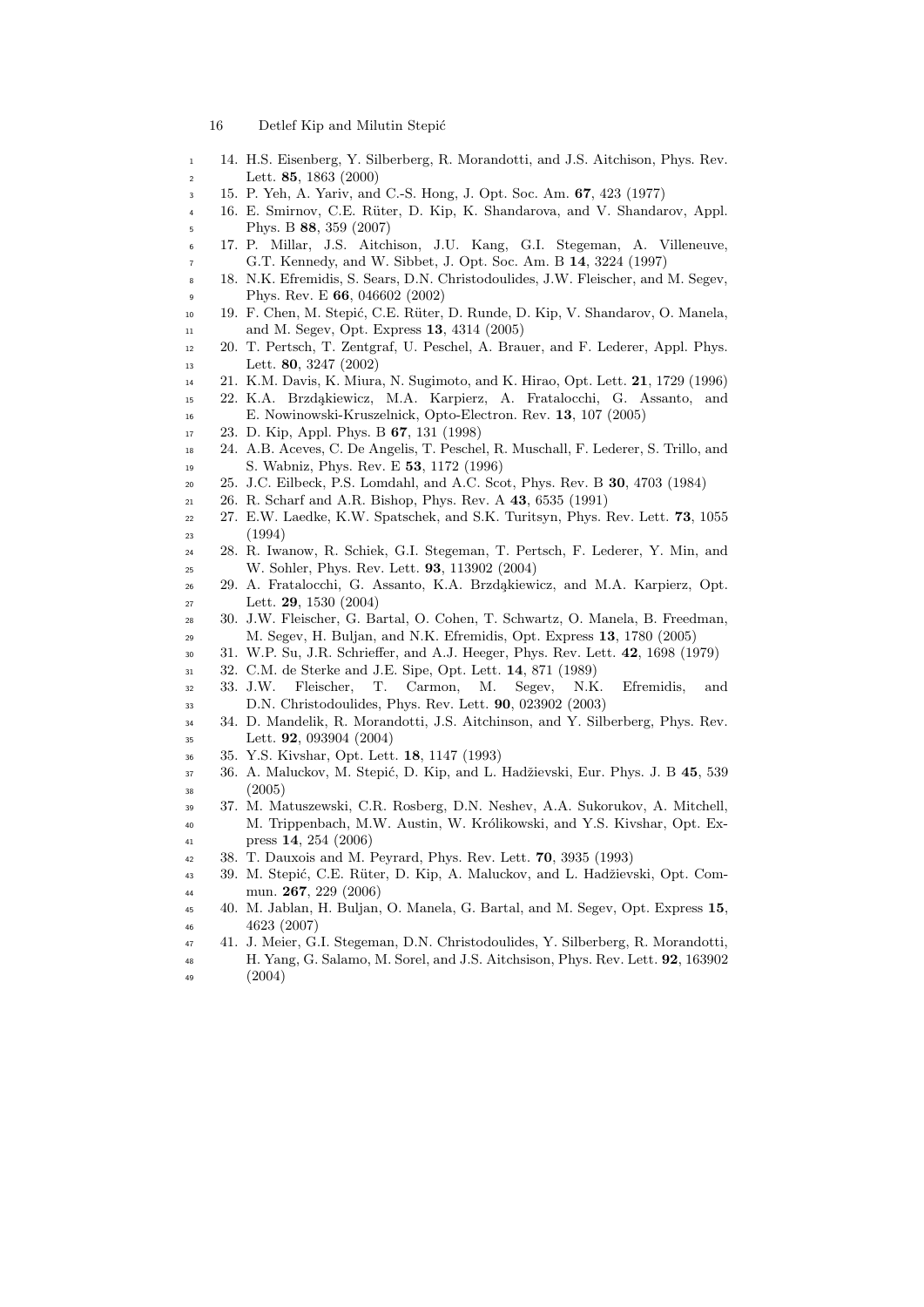1 Nonlinear Effects in One-Dimensional Photonic Lattices 17

- 42. R. Iwanow, G.I. Stegeman, R. Schiek, Y. Min, and W. Sohler, Opt. Express 13, 7794 (2005)
- 3 43. M. Stepić, C. Wirth, C.E. Rüter, and D. Kip, Opt. Lett. 31, 247 (2006)
- 44. C.E. Rüter, J. Wisniewski, M. Stepić, and D. Kip, Opt. Express 15, 6320  $5 \t(2007)$
- 45. S.V. Manakov, Sov. Phys. JETP 38, 248 (1974)
- 46. S. Darmanyan, A. Kobyakov, E. Schmidt, and F. Lederer, Phys. Rev. E 57, 3520 (1998)
- 47. M.J. Ablowitz and Z.H. Musslimani, Phys. Rev. E 65, 056618 (2002)
- 48. R.A. Vicencio, M.I. Molina, and Y.S. Kivshar, Phys. Rev. E 71, 056613 (2005)
- 49. E.P. Fitrakis, P.G. Kevrekidis, B.A. Malomed, and D.J. Frantzeskakis, Phys. 12 Rev. E **74**, 026605 (2006)
- 50. J. Meier, J. Hudock, D.N. Christodoulides, G. Stegeman, Y. Silberberg, R. Morandotti, and J.S. Aitchison, Phys. Rev. Lett. 91, 143907 (2003)
- 15 51. R.A. Vicencio, E. Smirnov, C.E. Rüter, D. Kip, and M. Stepić, Phys. Rev. A 76, 033816 (2007)
- 52. O. Cohen, T. Schwartz, J.W. Fleischer, M. Segev, and D.N. Christodoulides, Phys. Rev. Lett. 91, 113901 (2003)
- 53. A.A. Sukhorukov and Y.S. Kivshar, Phys. Rev. Lett. 91, 113902 (2003)
- 54. Y. Lahini, D. Mandelik, Y. Silberberg, R. Morandotti, Opt. Express 13, 1762 (2005)
- 55. A.S. Desyatnikov, E.A. Ostrovskaya, Y.S. Kivshar, and C. Denz, Phys. Rev. Lett. 91, 153902 (2003)
- 56. T. Song, S.M. Liu, R. Guo, Z.H. Liu, and Y.M. Gao, Opt. Express 14, 1924 (2006)
- <sup>26</sup> 57. M. Stepić, D. Kip, L. Hadžievski, and A. Maluckov, Phys. Rev. E 69, 066618 (2004)
- 58. M. Peyrard and M.D. Kruskal, Phys. D 14, 88 (1984)
- 59. Y.S. Kivshar and D.K. Campbell, Phys. Rev. E 48, 3077 (1993)
- 30 60. Y.S. Kivshar, W. Królikowski, and O.A. Chubykalo, Phys. Rev. E 50, 5020 (1994)
- 61. S. Darmanyan, A. Kobyakov, and F. Lederer, Sov. Phys. JETP 86, 682 (1998)
- 62. R. Morandotti, U. Peschel, J.S. Aitchison, Y. Silberberg, and J.S. Aitchison, Phys. Rev. Lett. 83, 2767 (1999)
- 35 63. L. Hadžievski, A. Maluckov, M. Stepić, and D. Kip, Phys. Rev. Lett. 93, 033901 (2004)
- 37 64. L. Hadžievski, A. Maluckov, and M. Stepić, Opt. Express 15, 5687 (2007)
- 65. P.G. Kevrekidis, A.R. Bishop, and K.Ø. Rasmussen, Phys. Rev. E 63, 036603 (2001)
- 66. S. Darmanyan, A. Kobyakov, F. Lederer, and L. Vazquez, Phys. Rev. B 59, 5994 (1999)
- 67. T. Kapitula, P.G. Kevrekidis, and B.A. Malomed, Phys. Rev. E 63, 036604 (2001)
- 68. Y.V. Kartashov, V.A. Vysloukh, and L. Torner, Opt. Express 12, 2831 (2004)
- 69. G. Kalosakas, Phys. D 216, 44 (2006)
- 46 70. E. Smirnov, C.E. Rüter, D. Kip, Y.V. Kartashov, and L. Torner, Opt. Lett. 32, 1950 (2007)
- 71. P.J.Y. Louis, E.A. Ostrovskaya, C.M. Savage, and Y.S. Kivshar, Phys. Rev. A 67, 013602 (2003)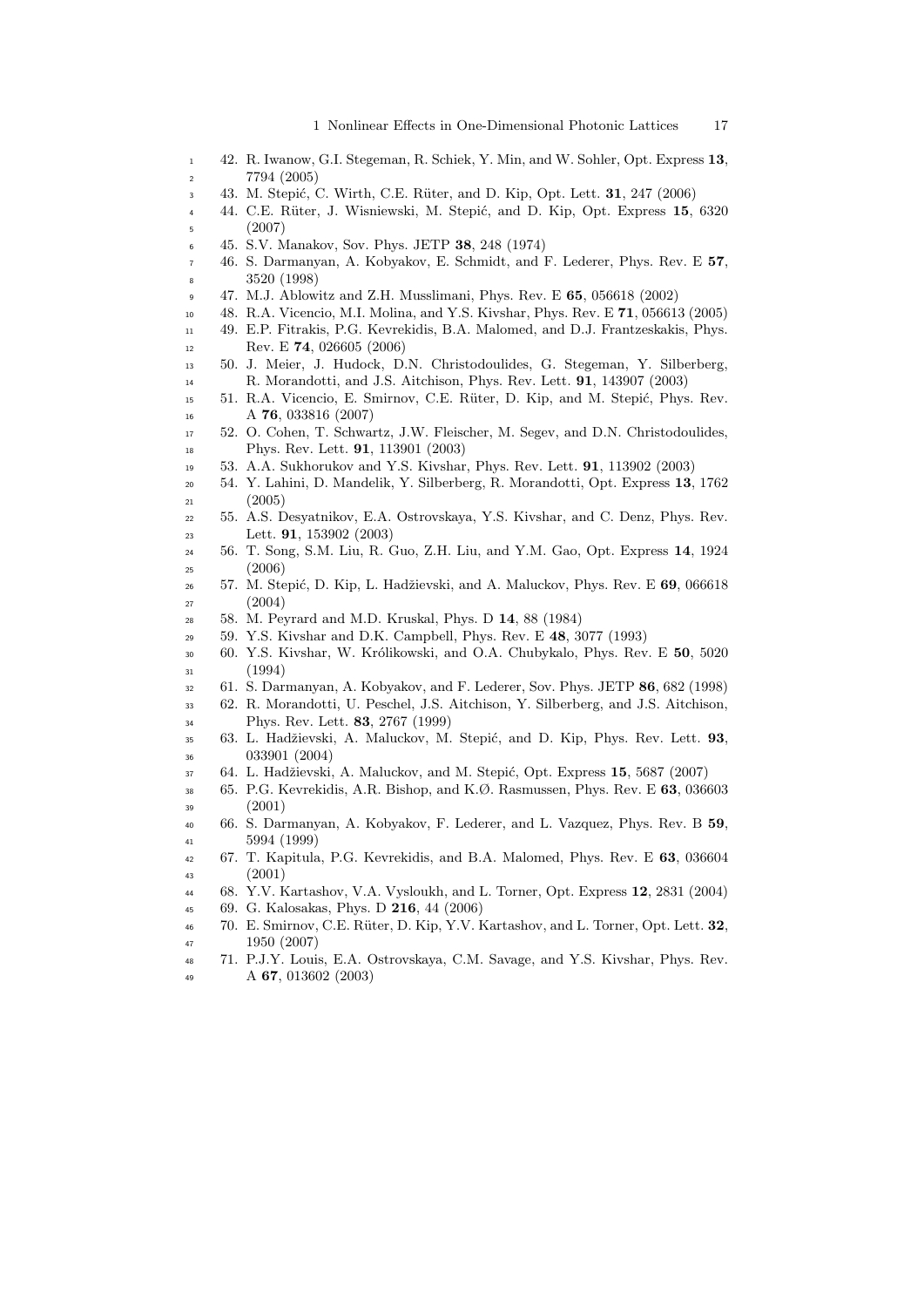- 18 Detlef Kip and Milutin Stepić
- 72. T.R.O. Melvin, A.R. Champneys, P.G. Kevrekidis, and J. Cuevas, Phys. Rev. Lett. 97, 124101 (2006)
- 3 73. R. Carretero-González, J.D. Talley, C. Chong, and B.A. Malomed, Phys. D 216, 77 (2006)
- 74. M. Johansson and Y.S. Kivshar, Phys. Rev. Lett. 82, 85 (1999)
- 75. R. Morandotti, H.S. Eisenberg, Y. Silberberg, M. Sorel, and J.S. Aitchison, Phys. Rev. Lett. 86, 3296 (2001)
- 8 76. E. Smirnov, C.E. Rüter, M. Stepić, D. Kip, and V. Shandarov, Phys. Rev. E 74, 065601 (R) (2006)
- 77. E.P. Fitrakis, P.G. Kevrekidis, H. Susanto, and D.J. Frantzeskakis, Phys. Rev. 11 E **75**, 066608 (2007)
- 78. G.I. Stegeman and M. Segev, Science 286, 1518 (1999)
- 79. W. Kr´olikowski, U. Trutschel, M. Cronin-Golomb, and C. Schmidthatten-berger, Opt. Lett. 19, 320 (1994)
- 80. O. Bang and P.D. Miller, Opt. Lett. 21, 1105 (1996)
- 16 81. W. Królikowski and Y.S. Kivshar, J. Opt. Soc. Am. B 13, 876 (1996)
- 82. T. Pertsch, U. Peschel, and F. Lederer, Opt. Lett. 28, 102 (2003)
- 83. R.A. Vicencio, M.I. Molina, and Y.S. Kivshar, Opt. Lett. 28, 1942 (2003)
- 84. A.B. Aceves, C. De Angelis, S. Trillo, and S. Wabnitz, Opt. Lett. 19, 332 (1994)
- 85. Y.V. Kartashov, L. Torner, and V.A. Vysloukh, Opt. Lett. 29, 1102 (2004)
- <sup>22</sup> 86. A. Fratalocchi, G. Assanto, K.A. Brzdąkiewicz, and M.A. Karpierz, Appl. Phys. Lett. 86, 051112 (2005)
- 87. C.R. Rosberg, I.L. Garanovich, A.A. Sukhorukov, D.N. Neshev, <sup>25</sup> W. Królikowski, and Y.S. Kivshar, Opt. Lett. **31**, 1498 (2006)
- 88. A.B. Aceves, G.G. Luther, C. De Angelis, A.M. Rubenchik, and S.K. Turitsyn, Phys. Rev. Lett. 75, 73 (1995)
- 89. R. Morandotti, H.S. Eisenberg, D. Mandelik, Y. Silberberg, D. Modotto, M. Sorel, C.R. Stanley, and J.S. Aitchison, Opt. Lett. 28, 834 (2003)
- 90. H. Trompeter, U. Peschel, T. Pertsch, F. Lederer, U. Streppel, D. Michaelis, and A. Brauer, Opt. Express 11, 3404 (2003)
- 91. A.A. Sukhorukov and Y.S. Kivshar, Opt. Lett. 30, 1849 (2005)
- 92. F. Fedele, J. Yang, and Z. Chen, Opt. Lett. 30, 1506 (2005)
- 93. L. Morales-Molina and R.A. Vicencio, Opt. Lett. 31, 966 (2006)
- 94. A.E. Miroshnichenko and Y.S. Kivshar, Phys. Rev. E 72, 056611 (2005)
- 95. J. Meier, G.I. Stegeman, D.N. Christodoulides, Y. Silberberg, R. Morandotti, H. Yang, G. Salamo, M. Sorel, and J.S. Aitchson, Opt. Lett. 30, 1027 (2005)
- 96. J. Meier, G.I. Stegeman, D.N. Christodoulides, R. Morandotti, G. Salamo, H. Yang, M. Sorel, Y. Silberberg, and J.S. Aitchison, Opt. Lett. 30, 3174 (2005)
- 41 97. E. Smirnov, C.E. Rüter, M. Stepić, V. Shandarov, and D. Kip, Opt. Ex-press 14, 11248 (2006)
- 98. I.E. Papacharalampous, P.G. Kevrekidis, B.A. Malomed, and D.J. Frantzeskakis, Phys. Rev. E 68, 046604 (2003)
- 99. J. Cuevas and J.C. Eilbeck, Phys. Lett. A 358, 15 (2006)
- 100. O.F. Oxtoby, D.E. Pelinovsky, and I.V. Barashenkov, Nonlinearity 19, 217  $(2006)$
- 48 101. A. Maluckov, L. Hadžievski, and M. Stepić, Eur. J. Phys. B 53, 333 (2006)
- 102. J. Meier, G.I. Stegeman, Y. Silberberg, R. Morandotti, and J.S. Aitchison,
- Phys. Rev. Lett. 93, 093903 (2004)